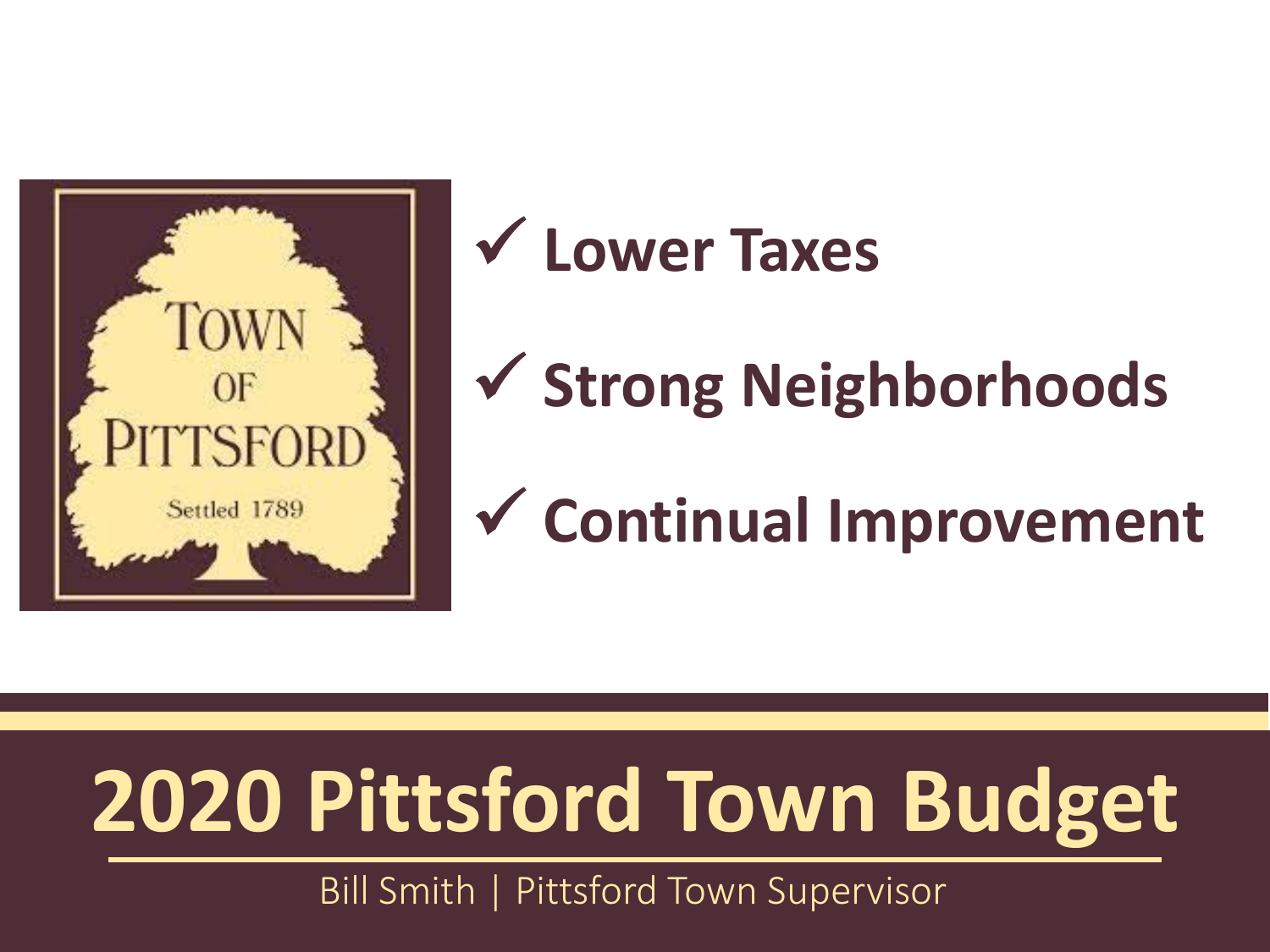Presented by Bill Smith, Pittsford Town Supervisor



## **Highlights**

- •1.5% cut in the Town Property Tax Rate 8.1% Tax Cut over the past 2 years
- •1.0% decrease in the overall general tax levy
- •Compliant with NYS Property Tax Cap
- •Maintains increased funding for residential road repaving program
- •Improvements to our Pittsford Community Library
- •Increased support for Pittsford Volunteer Ambulance
- •Increased funding for Pittsford Youth Services
- •A new kayak launch on the canal, handicapped accessible and easier access for seniors
- •Support for Elderberry Express
- •Our continuing environmental initiatives that save taxpayers money while protecting our natural resources
- •Environmental upgrades to King's Bend Park
- •More recreation programs, including additional concerts.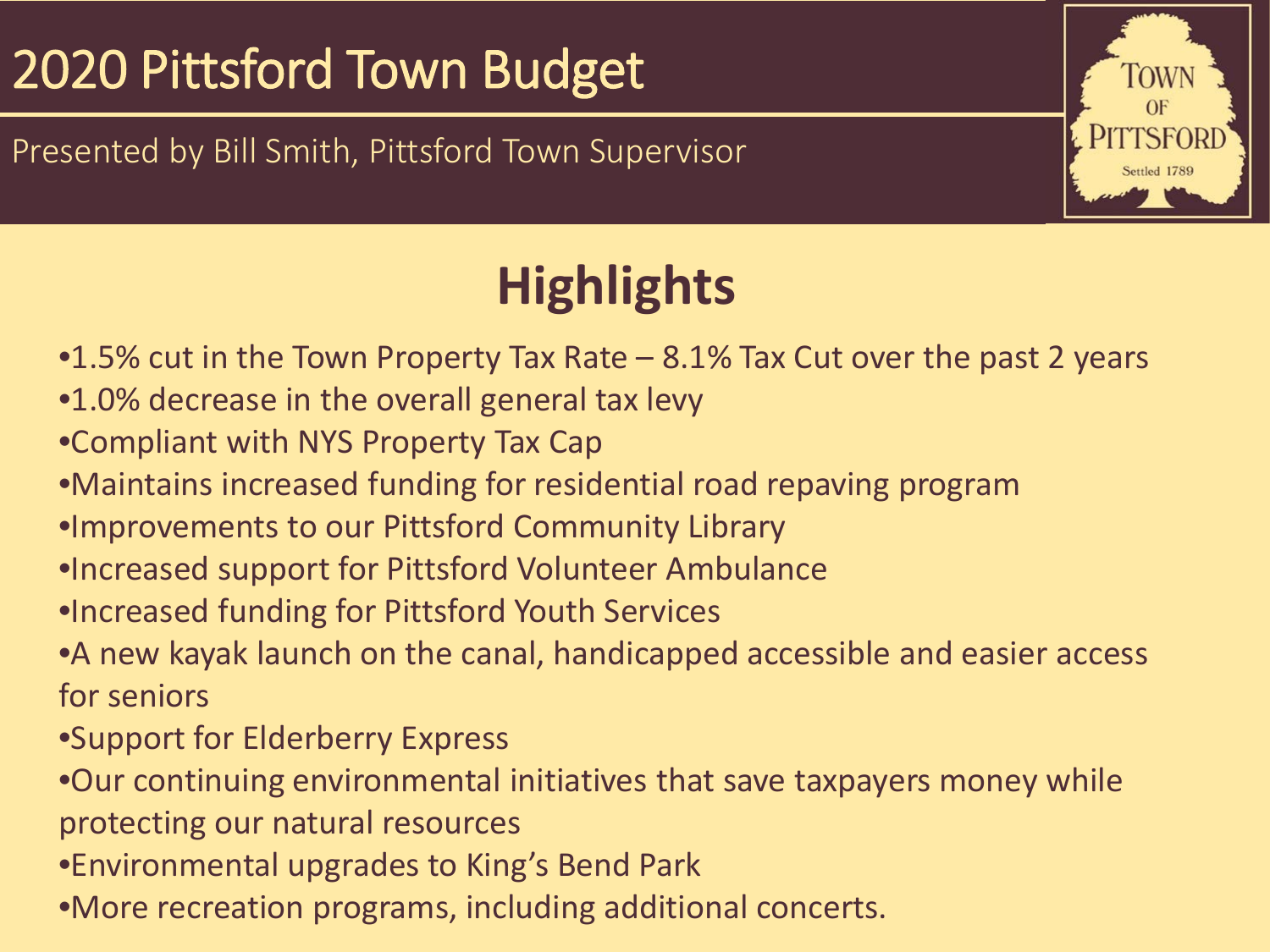2018 Pittsford Town Budget Town Budget Town Budget Town Budget Town Budget Town Budget Town Budget Town Budget Presented by Bill Smith, Pittsford Town Supervisor

> **Lower Taxes**

TOWN **OF TTSFORI** Settled 1789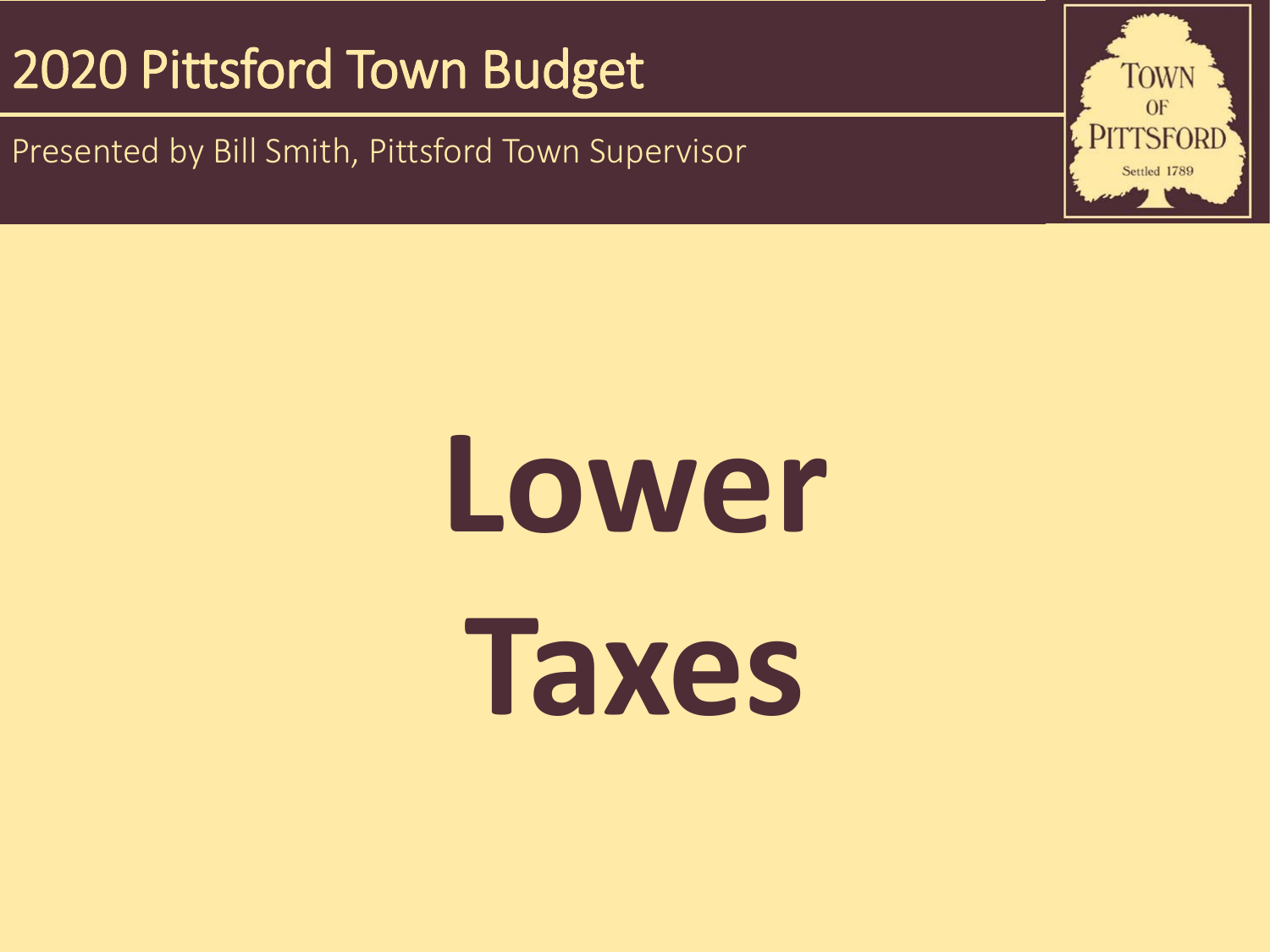Presented by Bill Smith, Pittsford Town Supervisor



## **Tax Rate & Tax Levy Decrease**

2019 Tax Rate: \$3.205060

2020 Tax Rate: \$3.155957

**1.5% decrease**

#### **Tax Rate Tax Levy**

2019 Tax Levy: \$10,264,581

2020 Tax Levy: \$10,162,244

**1.0% decrease**

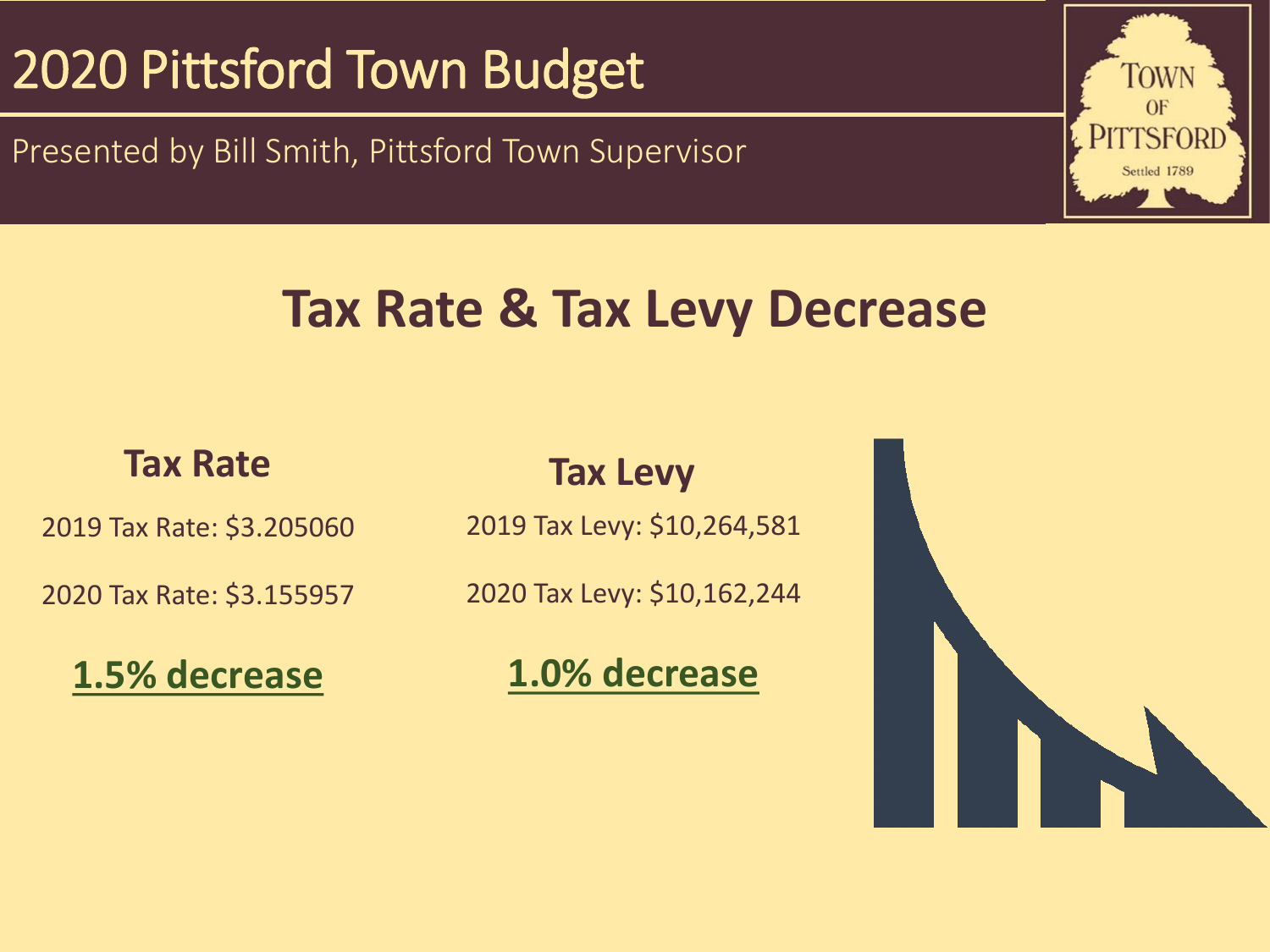Presented by Bill Smith, Pittsford Town Supervisor



## **Town Tax Rate Comparison**

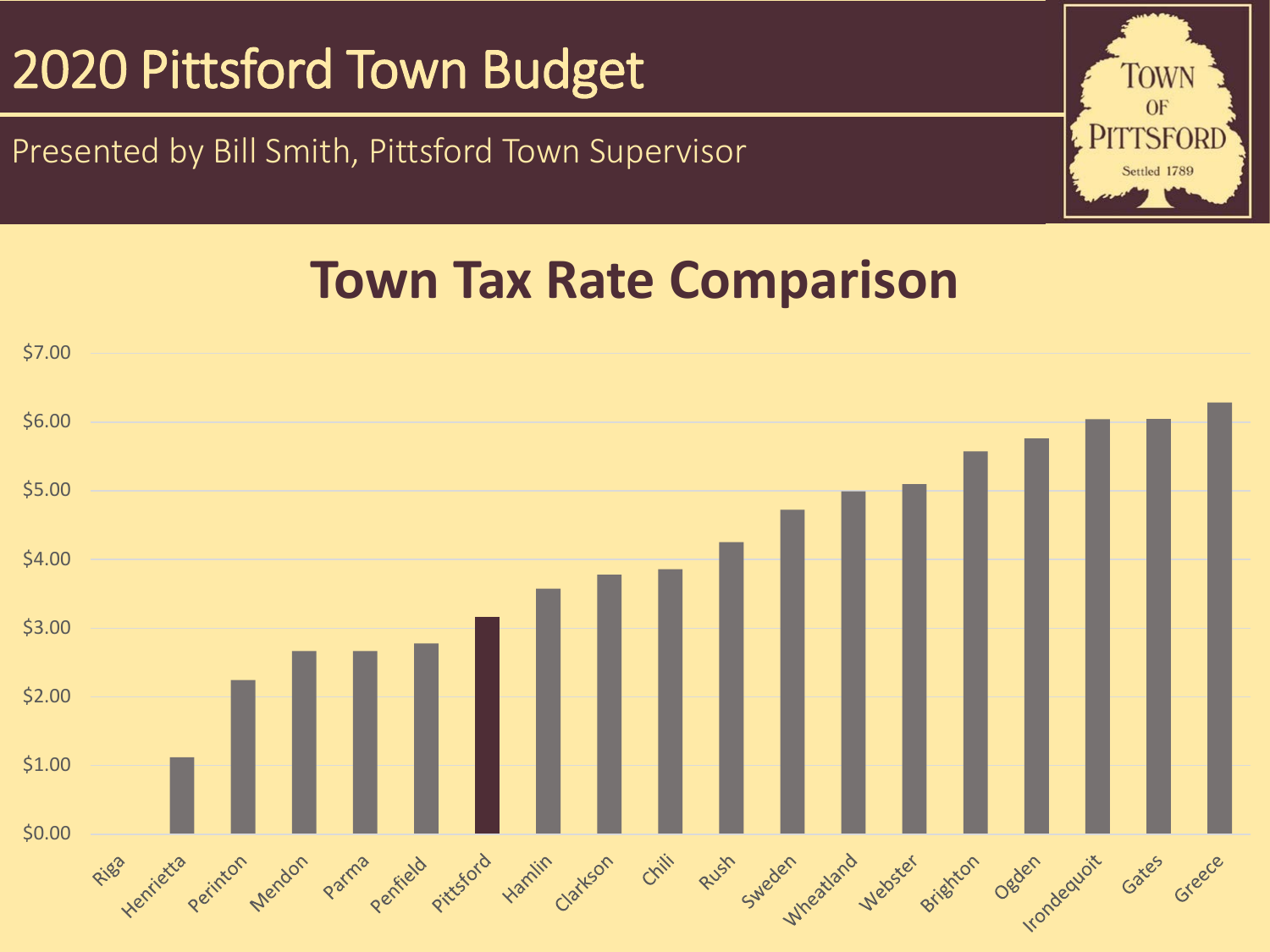Presented by Bill Smith, Pittsford Town Supervisor



## **Tax Rates Lower Than Pittsford** *Pittsford: \$3.16*

#### **Parma - \$2.68**

- No Leaf pick-up
- Brush pick-up 2x per year

#### **Penfield - \$2.78**

- No leaf pick-up - No brush pick-up

#### **Mendon - \$2.67**

- No Leaf pick-up
- Brush pick-up 2x per year
- No recreation department

#### **Perinton - \$2.15**

- \$1.8m revenue from landfill
- School Library District
- Leaf pick-up every 4-6 weeks

#### **Henrietta - \$1.40**

- Large commercial tax base
- No brush pick-up
- No leaf pick-up

#### **Riga - \$0.00**

- \$2m revenue from landfill
- No Leaf pick-up
- Brush pick-up 2x per year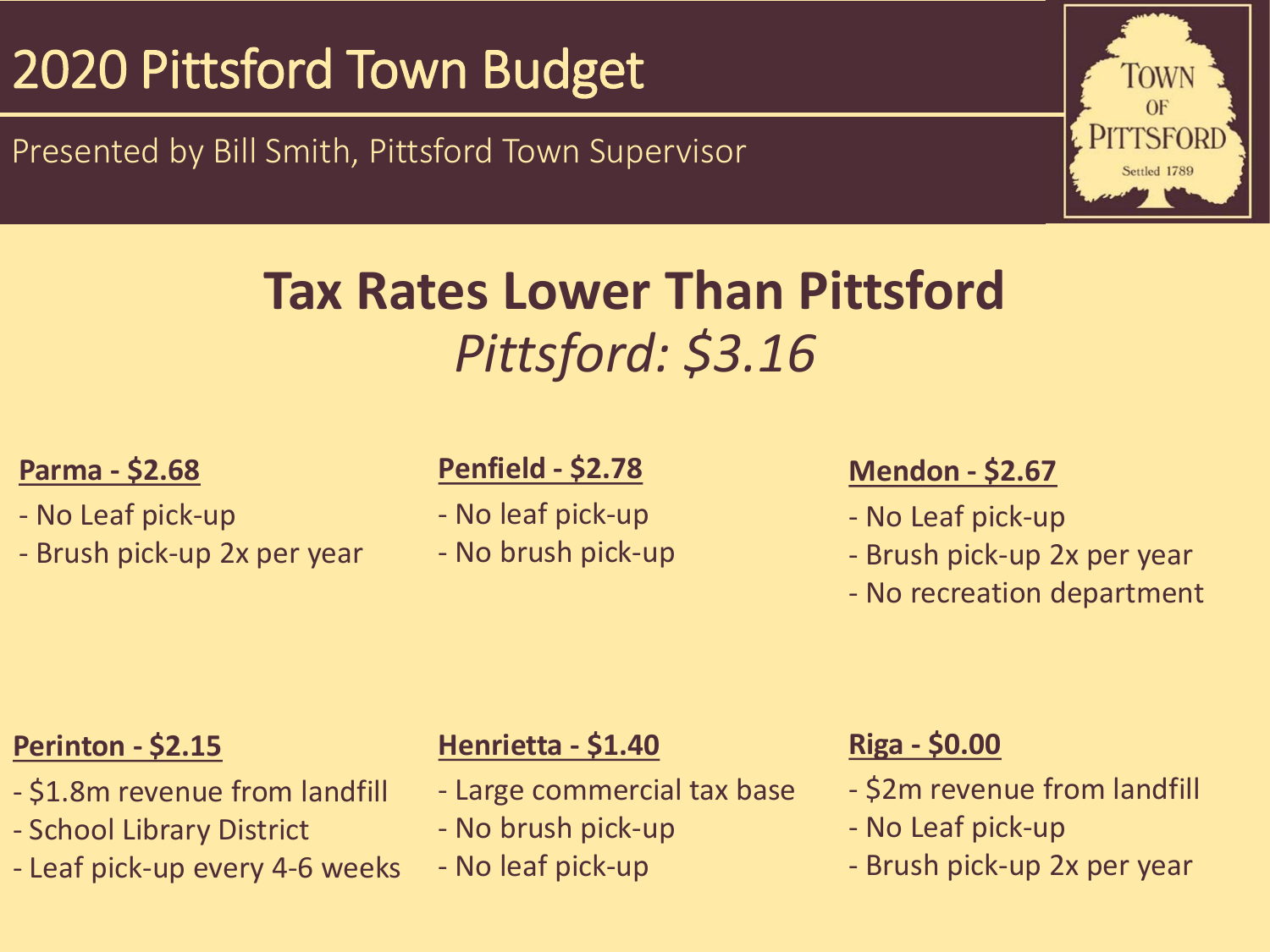Presented by Bill Smith, Pittsford Town Supervisor

### **Town Taxes: less than 9¢ of every \$1 paid in Property Taxes**



## **Other Taxing Jurisdictions 91¢**

**Town 9¢**

TOWN OF **PITTSFORD** Settled 1789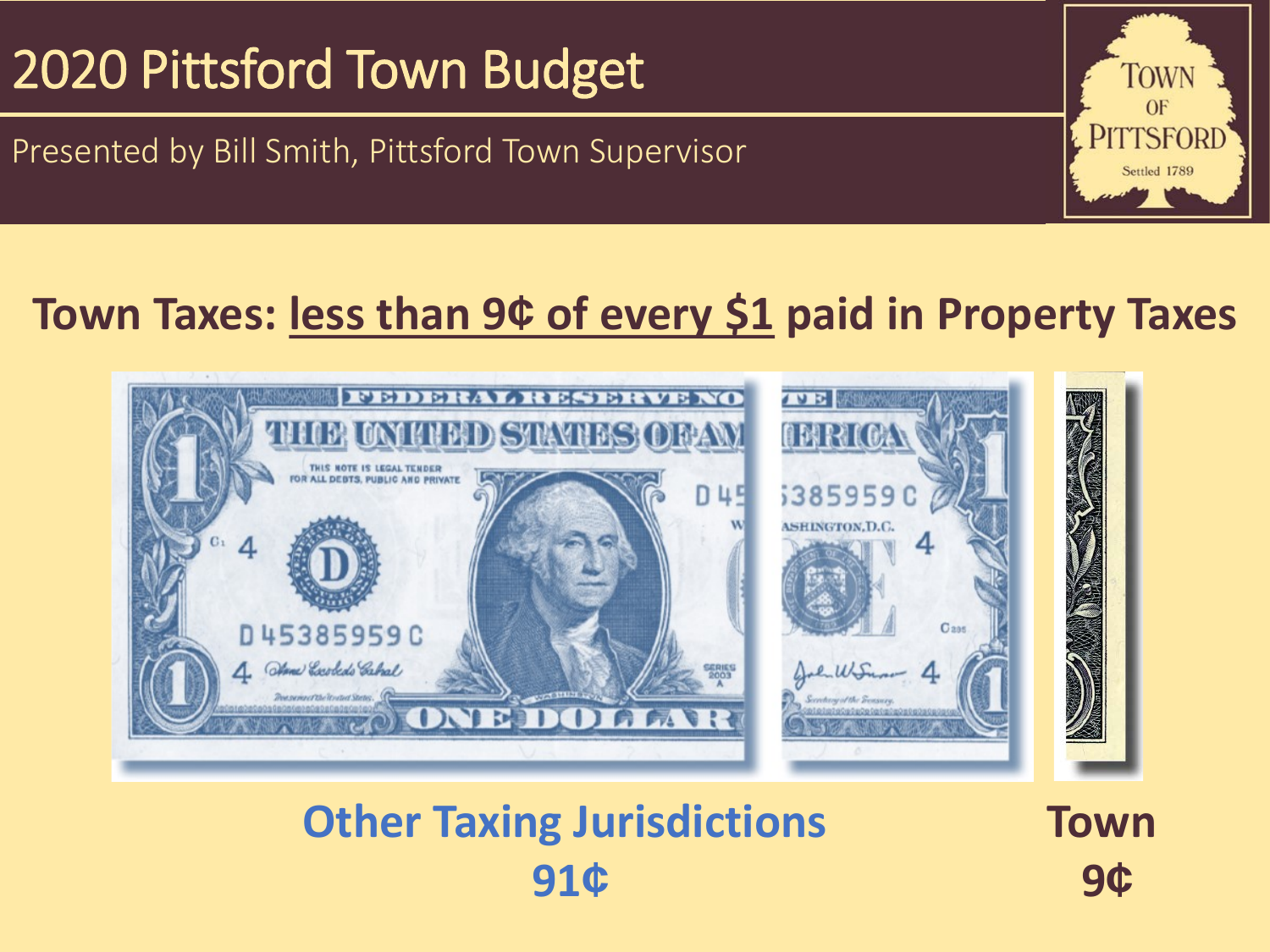Presented by Bill Smith, Pittsford Town Supervisor

# **Strong Neighborhoods**

TOWN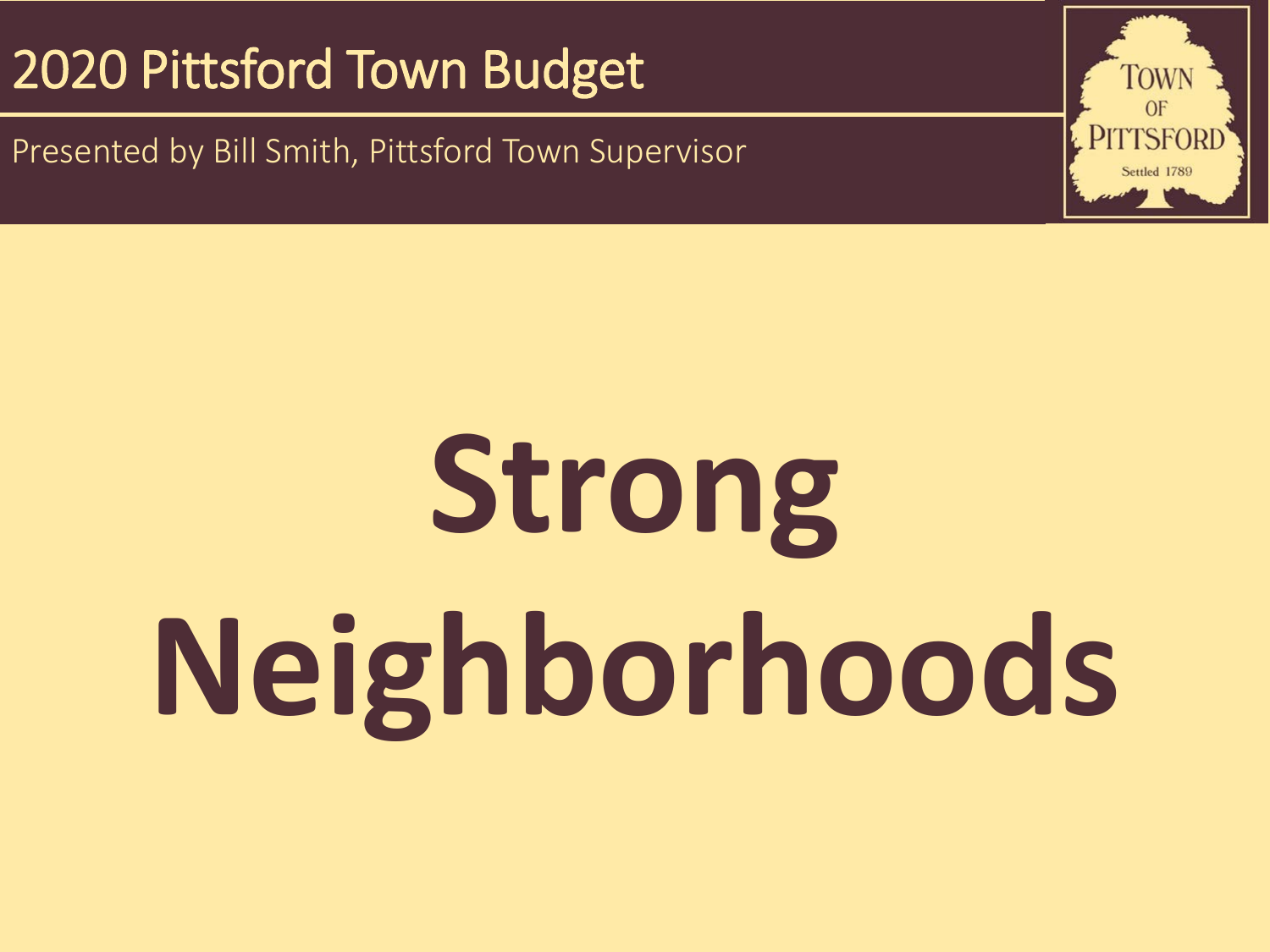Presented by Bill Smith, Pittsford Town Supervisor

## **Highway Department: Maintains Increased Funding**

- Maintains the 2019 increase of \$337,000 to road repair budget
- Additional traffic safety devices
- LED Street Light Conversion



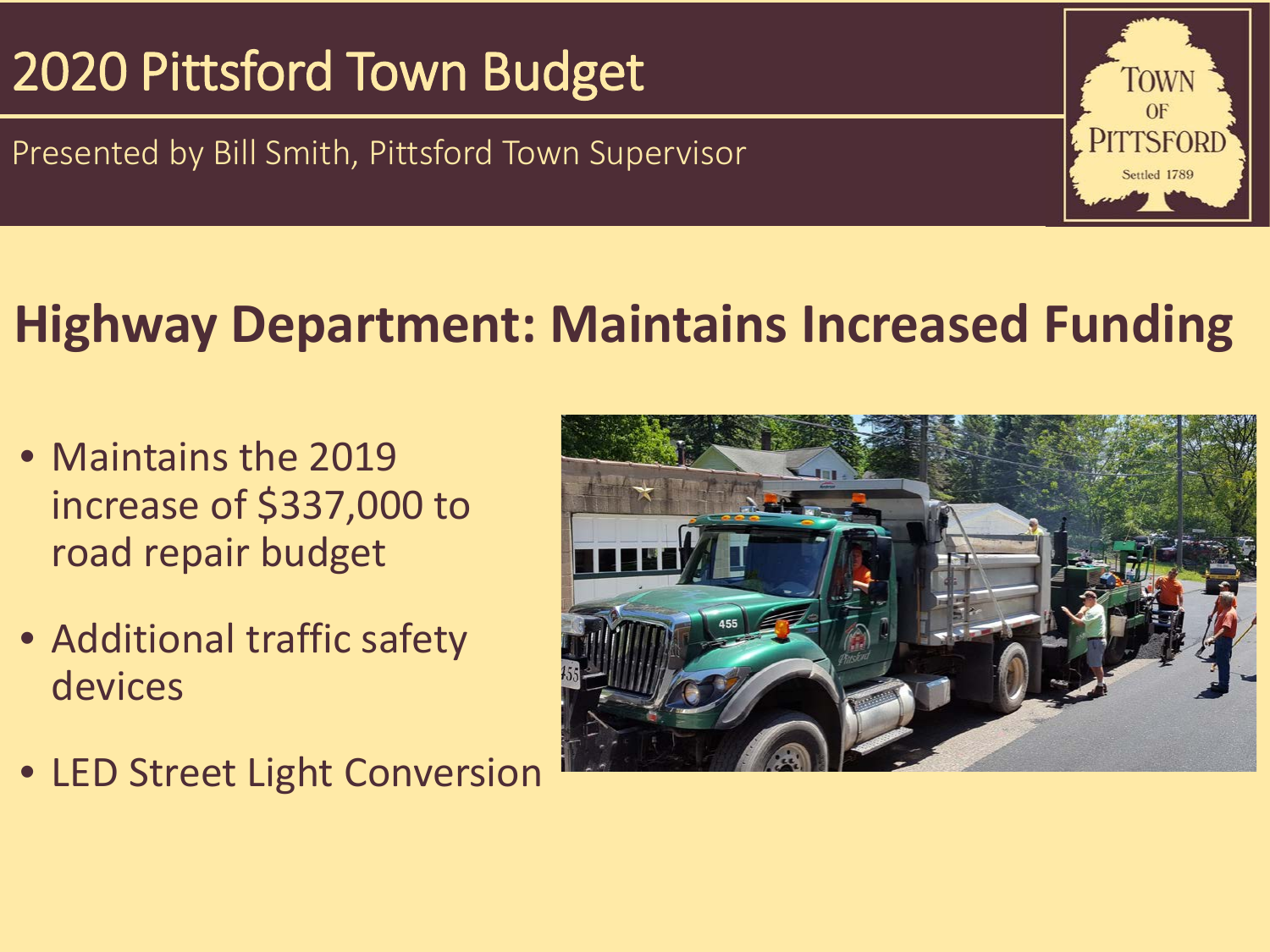$\mathcal{A}$  and  $\mathcal{A}$  are  $\mathcal{A}$  and  $\mathcal{A}$  are  $\mathcal{A}$  updates  $\mathcal{A}$ Presented by Bill Smith, Pittsford Town Supervisor

# **Continual Improvement: Supporting Youth/Senior Services & Pittsford Community Library**

**FOW**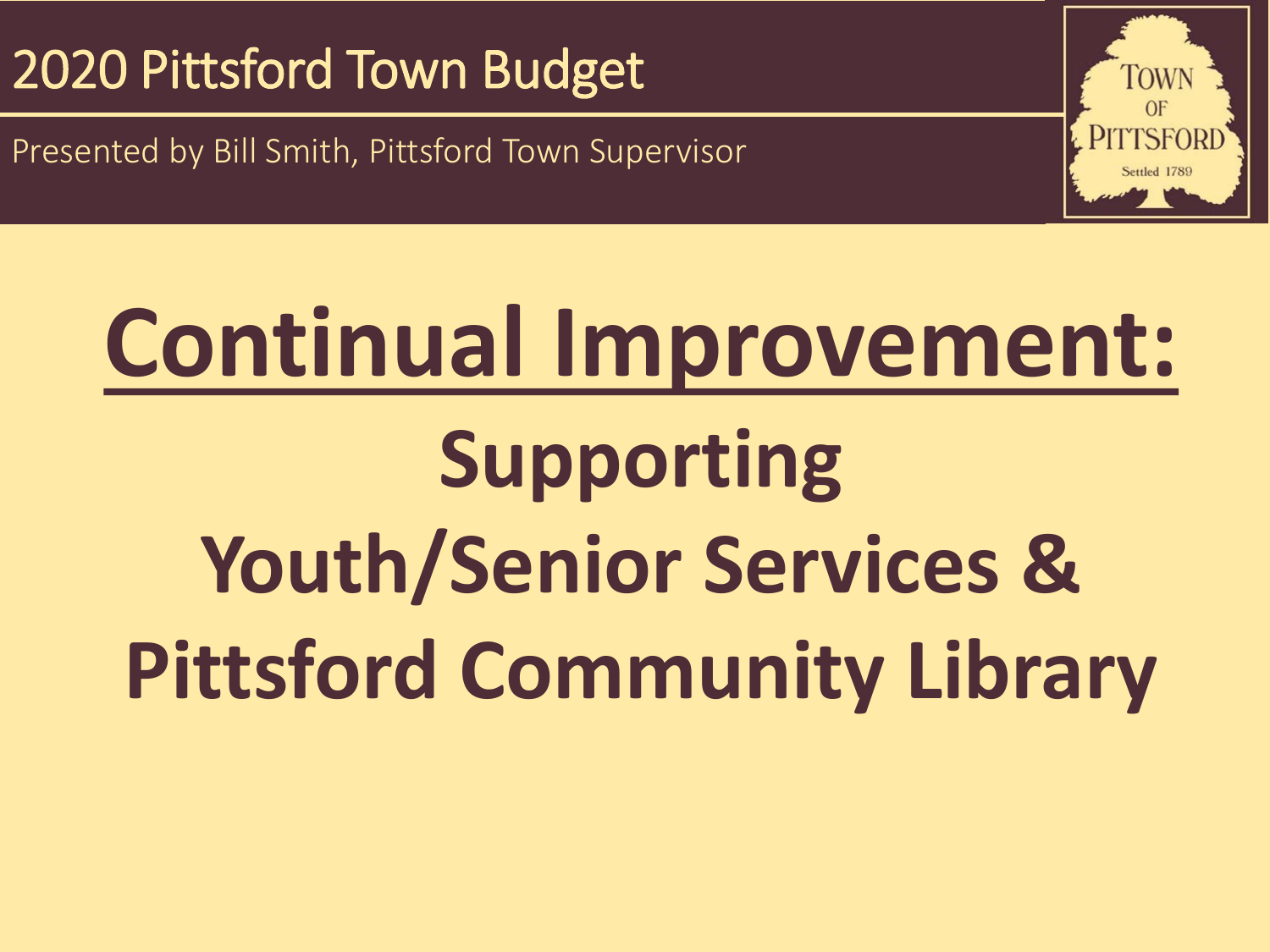Presented by Bill Smith, Pittsford Town Supervisor



## **Maintains Funding for Pittsford Youth Services and Senior Services**

- \$54,671 allocated to Pittsford Youth Services Counseling plus an additional \$3,000 for administration expenses. **Totaling** \$57,671
- Budget honors Town's commitment to quality of life for seniors
- Funds will support:
	- Tuesday Lunch Program
	- Nutrition Program
	- More Recreational Activities
	- Elderberry Express



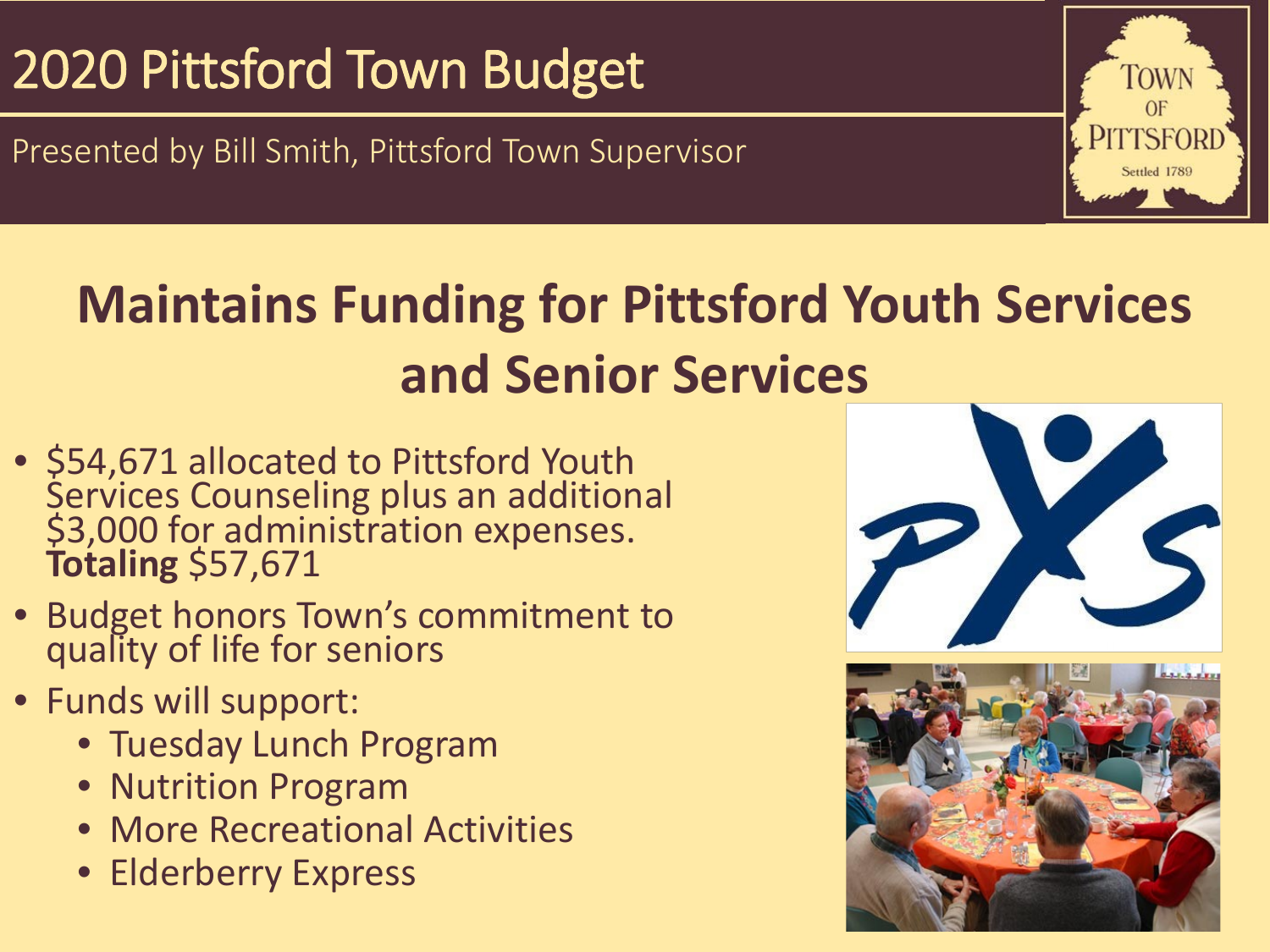#### Presented by Bill Smith, Pittsford Town Supervisor

## **Improvements to our Library**

- Painted the  $1^{st}$  floor, adding a few bright, fun accent colors in the children's room, and will continue to replace carpeting on the 2<sup>nd</sup> floor.
- \$20,000 for furniture upgrades
- Increased staff hours
- New database: Mango Languages, which gives Pittsford residents with a library card access to courses on learning over 70 languages as well as 20 ESL courses.
- Updates in the Teen Place and access to Kanopy, a movie streaming app, for Pittsford residents with a library card.



TOWN

**PITTSFORI** 

Settled 1789